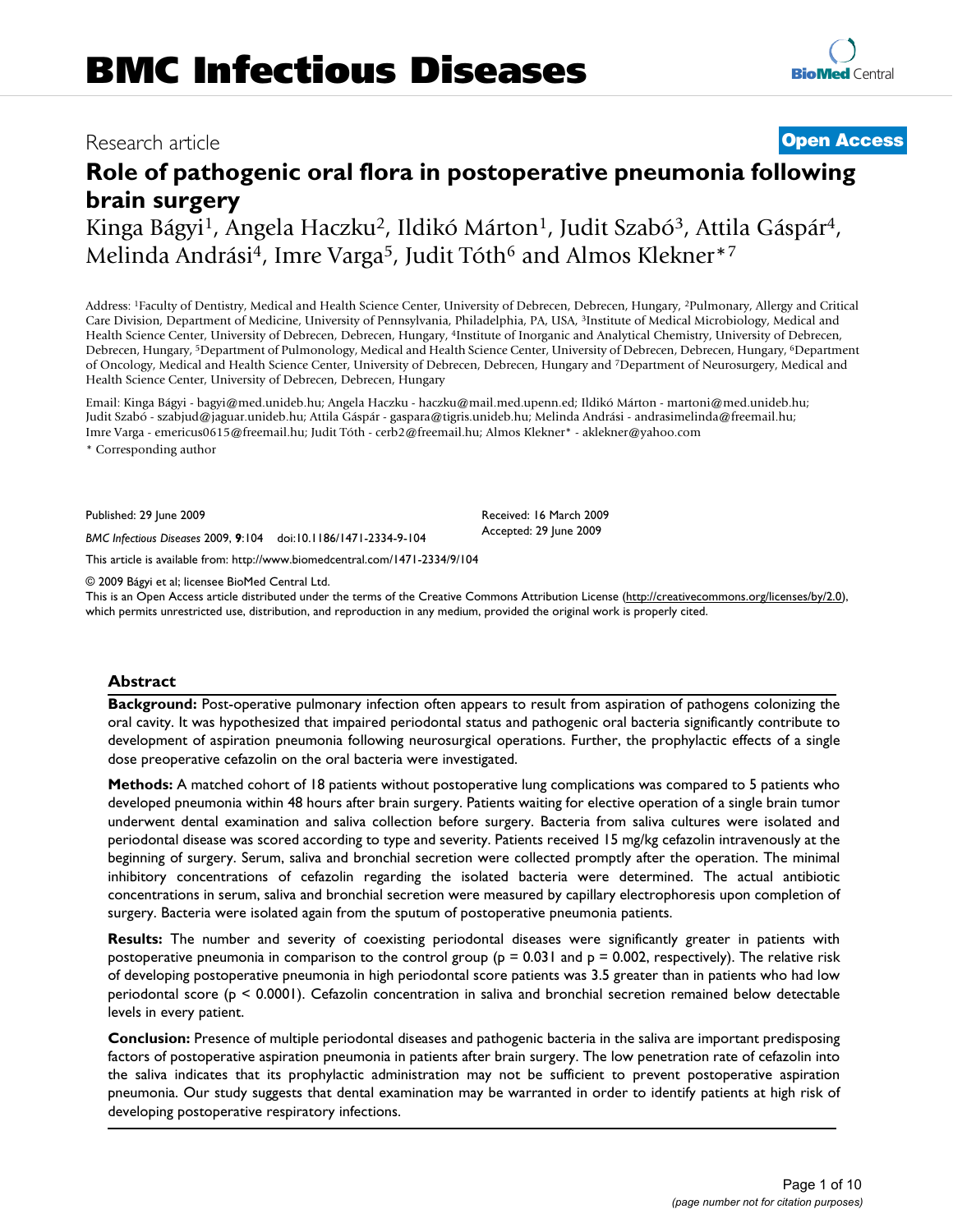# **Background**

Patients requiring a prolonged surgical procedure with mechanical respiratory support frequently develop post operative or ventilator-associated pneumonia that increases morbidity, mortality and length of recovery [1- 6]. While several different routes have been suggested, in most cases the pulmonary infection appears to result from aspiration of pathogens colonizing the oral cavity. However, there is still some discussion about the definitive evidence of a causal relationship between oral pathogens and post-operative pneumonia [7,8]. The human saliva harbors abundant bacterial flora [6,9,10] and aspiration of saliva containing pathogenic bacteria can lead to pneumonia [11-14].

Aspiration pneumonia-associated mortality is one of the most serious problems in elderly patients [15,16]. Hospital inpatients that undergo endotracheal intubation for long surgical procedures are also at increased risk of aspiration [17,18]. In neurosurgical patients, aspiration of oropharyngeal secretions can be facilitated by leakage around the endotracheal tube cuff, weakness of pharyngeal and coughing reflexes, impaired level of consciousness, and postoperative immobilization [7].

Poor oral hygiene and periodontal disease can increase the proliferation of pathogenic bacteria many of which can cause aspiration pneumonia. Indeed Inglis et al. [19,20] reported that the major factor in the development of pneumonia was not the type but the amount of bacteria aspirated. An increase in the number of oral pathogenic species has been demonstrated in elderly persons requiring nursing care [15,16]. Furthermore, professional oral care has been shown to reduce this number [21] and oral care decreased frequency of fever [22,23] and mortality rate from pneumonia in the elderly [23-25].

The therapeutic benefits of the first and second generation cephalosporins have been thoroughly investigated and their wide spectrum of efficacy distinguishes them from other antibiotics for perioperative prophylaxis [26-29]. Administration of cephalosporins for surgical procedures is a common practice for the prevention of infections, but the chosen antibiotic varies. We have previously found that after a single intravenous dose, a number of cephalosporins failed to accumulate in the saliva and sputum of patients at high concentrations, indicating insufficient local antibacterial coverage [30,31].

Here we investigated the cefazolin levels in serum, saliva and bronchial secretions postoperatively and compared them with the MIC of a range of bacteria isolated from the oral cavity of the patients. We also investigated whether a correlation exists between bacterial sensitivity to cefazolin and development of post-operative pneumonia. We hypothesized that presence and severity of periodontal disease increases the risk of oral pathogen aspiration during brain surgery in this population. In this study we aimed to clarify the importance of assessing periodontal status before neurosurgical procedures on older patients in order to identify those at high risk for developing postoperative pneumonia.

# **Methods**

# *Patient recruitment*

All procedures were approved by the Ethical Committee of the University of Debrecen, Hungary and every patient signed an Informed Consent Form prior to recruitment to the study. Patients recruited into the study were nonsmokers, aged older than 60 years and were diagnosed with the presence of an intracranial solitary extraaxial supratentorial tumor, Glasgow Coma Scale (GCS) 15; scheduled for elective routine craniotomy and tumor removal between January 2006 and August 2007 on the Neurosurgical Department of the University of Debrecen. Morbidly obese patients, smokers and who had diabetes mellitus, alcohol abuse, any immune deficiency, preexisting pulmonary conditions (e.g. chronic obstructive pulmonary disease, COPD), heart insufficiency and in whom prompt postoperative extubation could not be anticipated or neurological complications appeared, were excluded from the study. The recruited patients had normal preoperative chest X-ray and their laboratory parameters were in the physiological range. Patients had no lower cranial nerve palsy, so they had normal gag and coughing reflexes. Only those patients were recruited finally in the study that had no changes in the neurological status after the operation. The perioperative feeding status of each recruited patient remained normal as well. All patients were observed and treated in the Intensive Care Unit of the Neurosurgical Department after surgery.

Following brain surgery a cohort of eighteen sex- (Figure 1A), age- (Figure 1B), tumor type (Figure 1A), weight- (Figure 1C) and operation-time (Figure 1D) matched patients without postoperative lung complications (control group) were compared to five patients having postoperative aspiration pneumonia developed within 48 hours after surgery (pneumonia group) (Figure 1). Pneumonia was diagnosed based on the guidelines of the American Thoracic Society by X-ray (new or progressive radiographic infiltrate), new onset of fever (body temperature =  $38.0^{\circ}$ C), symptoms of coughing with purulent sputum, chest pain and leukocytosis (white blood cell count > 10.0 G/L) [32]. Sputum samples were collected from pneumonia patients for bacterial culture by a pulmonologist. Patients diagnosed with pneumonia were treated promptly with ceftriaxone 80 mg/kg/24 hour followed by treatment with the appropriate antibiotic according to the results of the antibiotic susceptibility tests obtained from the bacterial cultures.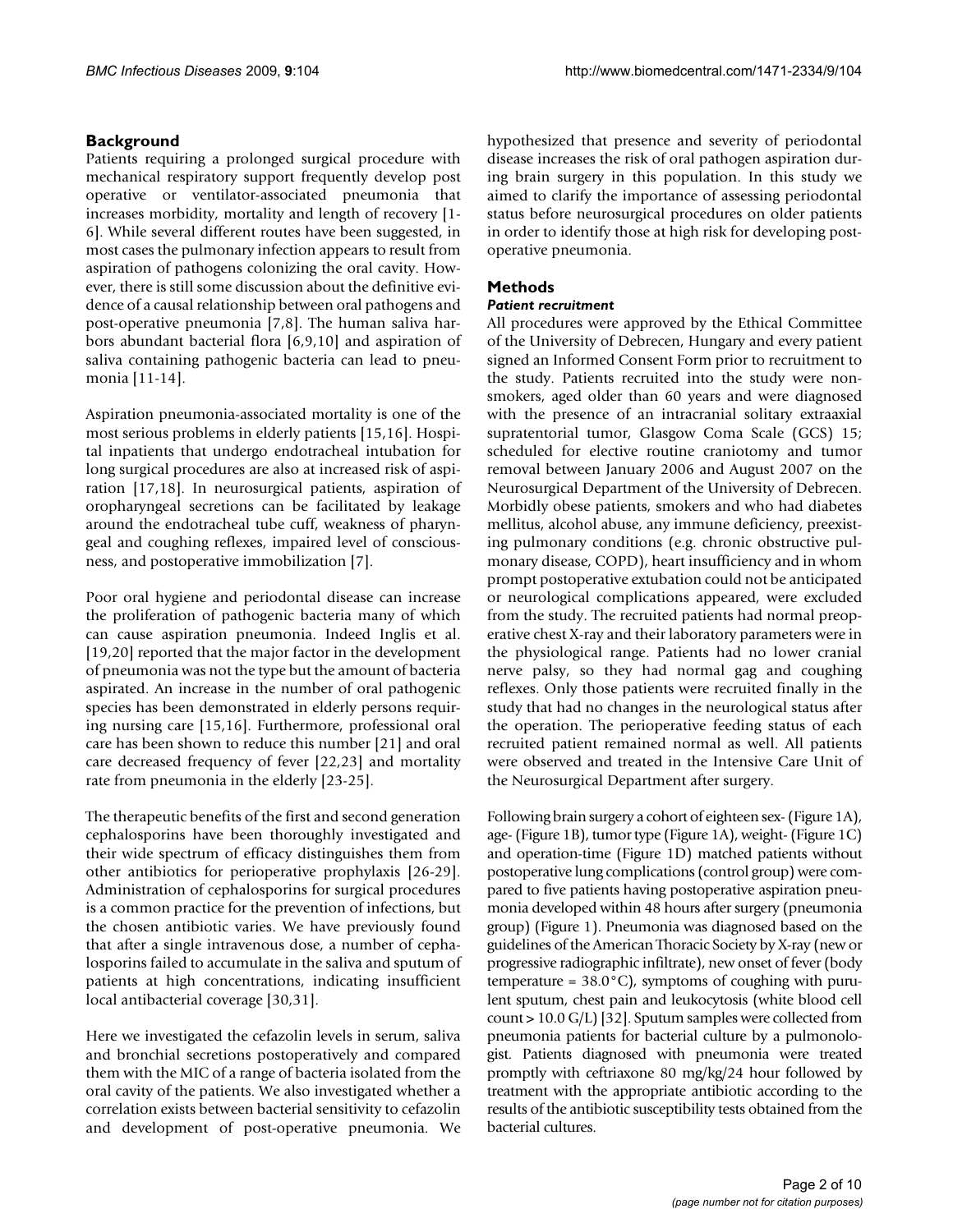$A.$ 



# Figure 1

**Clinical parameters of patients**. Patients that developed pneumonia had comparable age, weight and duration of operation to controls that had no postoperative pneumonia. (A): Patients demographic data in a table format. (B-C): The patients who developed postoperative pneumonia were matched according to sex, age, weight and length of brain surgery. Data were compared using the non-parametric Mann-Whitney test and expressed as "box and whiskers: 10–90 percentile".

#### *Dental examination*

Preoperative dental examinations were performed by the same experienced dentist on each patient awaiting neurosurgical procedures. In order to be able to quantify the severity of the periodontal disease in patient populations, a numeric scoring system based on commonly accepted disease severity definitions for evaluation of periodontal diseases was established. Periodontal conditions of the patients were categorized in five main diagnoses that were each given a numeric score. The following five conditions were diagnosed in the patients: *Dental calculus*: score  $\mu$ 3'' (presence of visible calcified deposit around the teeth); *Chronic gingivitis:* score <sub>*n*</sub>4<sup>*''*</sup> (redness and swelling around the gum without loss of connective tissue attachment). *Mild periodontitis:* score "5" (periodontal site with 3 millimeters of attachment loss and 4 millimeters of pocket depth). *Moderate periodontitis*: score "6" (teeth with interproximal attachment loss of 4 millimeters OR teeth with 5 millimeters of pocket depth at interproximal sites). *Severe periodontitis*: score "7" (teeth with interproximal attachment loss of 6 millimeters or more AND at least one tooth with 5 millimeters or more of pocket depth at interproximal sites). The "Disease Score" was then calculated as the sum of the scores of co-existing periodontal diseases in a patient (possible range: 0–25). In addition, patients received a "Severity Score", which equaled the number of their co-existing periodontal diseases (possible range: 0– 5). For example a patient with dental calculus and mild periodontitis would have a Disease score of 8 and a Severity score of 2.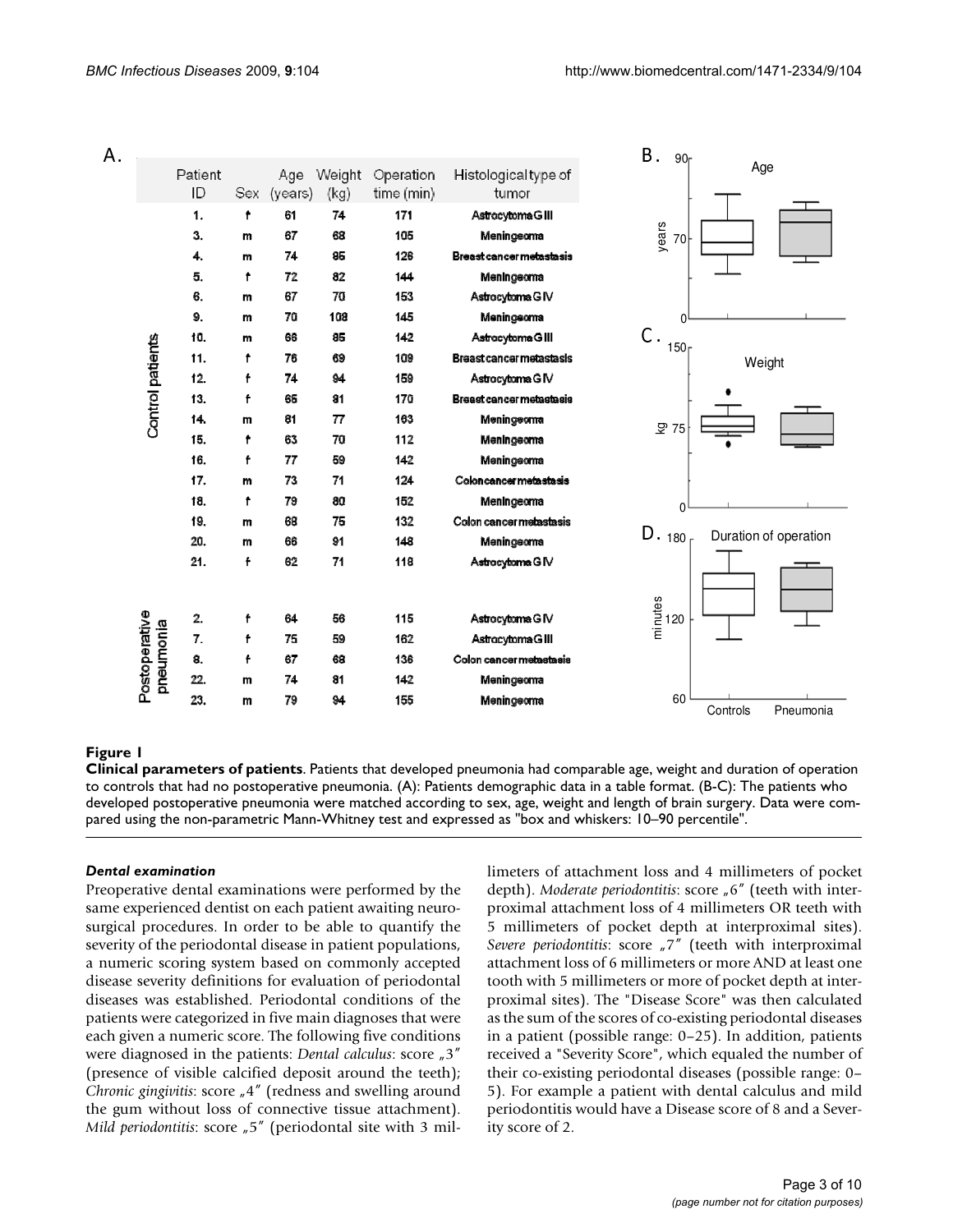During dental examination saliva samples were collected for bacterial cultures. Bacterial strains were isolated preoperatively from the saliva of the patients and the minimal inhibitory concentrations (MIC) of cefazolin for each of the saliva-derived bacterial strains were determined.

# *Determination of MIC*

The MIC of cefazolin was determined with a standard broth microdilution method according to the guidelines of Clinical and Laboratory Standards Institute (CLSI) [33]. Cefazolin was diluted in sterile distilled water [34]. The interpretation criteria were in accordance with those suggested by the CLSI.

#### *Drug administration and postoperative sample collection*

A single dose of cefazolin (15 mg/kg) was given intravenously to patients just prior to skin incision. Following the surgical procedures to safely reverse the muscle relaxant (*rocuronium*), patients received 0.015 mg/kg *neostigmine* and 0.0075 mg/kg *atropine*. Bronchial secretions were also aspirated from the trachea with a sterile suctionpipe through the endotracheal tube. Every patient recovered without severe neurological symptoms and GCS above 13 and was extubated promptly after the operation. During extubation, serum samples were obtained and saliva samples were collected from the pharynx above the cuff of the endotracheal tube.

The concentrations of cefazolin in the serum, saliva and bronchial secretion were determined and the levels of cefazolin were compared to the MIC values of the bacteria isolated preoperatively from the saliva. Bacteria were isolated again from the sputum of the five patients in whom postoperative pneumonia developed 48 hours after brain surgery. Sputum samples were carefully collected before ceftriaxone administration by a pulmonologist with a sterile suction-tube to avoid oral contamination. The isolated bacteria were compared to the bacteria isolated before the operation from the saliva of the same patients.

# *Capillary electrophoresis*

Serum, saliva, and bronchial secretion samples were stored at -20°C until analysis was performed. The concentration of cefazolin was determined by capillary electrophoresis as described previously [35]. Electrophoretic runs were performed no later than 4 hours after sample preparation. The optimal separation conditions for the determination of different cephalosporin concentrations using capillary electrophoresis were the subject of our earlier study [36,37]. The capillary electrophoresis instrument used in the current study was a CE3D model (Agilent, Waldbronn, Germany).

# *Statistical analysis*

Data from a cohort of control  $(n = 18)$  and pneumonia  $(n = 18)$ = 5) patients were compared using the non-parametric Mann-Whitney test. Unless otherwise stated, data were expressed as median and interquartile range. Correlations were made using regression analysis. Odds ratios were calculated using contingency table and the Chi-square test; one-sided p value was calculated. A p value of < 0.05 was accepted as significant.

# **Results**

Patients that developed pneumonia had comparable age, weight and duration of operation to controls. The final patient selection included 23 patients. The average age was 70.4  $\pm$  5.9 years (mean  $\pm$  SD), the average weight was  $76.9 \pm 12.5$  kg (mean  $\pm$  SD). The duration of the brain surgery ranged between 105 and 171 minutes of the recruited patients, with an average of  $140.2 \pm 19.7$  minutes (mean  $\pm$  SD).

Five patients who developed postoperative aspiration pneumonia (pneumonia group) were compared to eighteen patients without postoperative lung complications (control group) for their preoperative periodontal status, oral bacterial profile, cefazoline MIC value of the isolated bacteria and cefazolin concentration in the serum, saliva and bronchial secretion at time of extubation after surgery. The two patient groups we studied were carefully matched for sex, age, weight, histological diagnosis of the brain tumor and duration of operation (Figure 1).

Presence of periodontal disease and disease severity were significantly greater in patients with postoperative pneumonia. Currently used methods to assess periodontal status may not accurately reflect a risk for aspiration pneumonia. We established five different main periodontal diagnoses in patients waiting for neurosurgery, and scores were assigned to each diagnosis. Both the Disease Score (Figure 2A) and the Severity score (Figure 2B) was significantly elevated in patients who developed postoperative aspiration pneumonia ( $p = 0.0018$  and  $p = 0.031$ , respectively).

To calculate the risk of pneumonia, we divided the patients into a "High periodontal score" (Disease Score ≥ 15, Severity score  $\geq$  3) and a "Low periodontal score" group (Disease Score < 15, Severity score < 3). Analysis of the relative risk revealed that the "High periodontal score" patients had a significantly greater chance to develop pneumonia than the "Low periodontal score" patients (p < 0.0001, relative risk: 3.5 (confidence interval [95%]: 1.085 to 11.29) (Figure 2C).

Cefazolin levels were measured by capillary electrophoresis. Figure 3A shows the distribution of isolated bacteria according to their MIC values. While Gram positive bacteria predominated in most of the patients, Gram negative bacteria were also isolated from the oral cavity, several of which showed resistance for cefazolin (Figure 3B).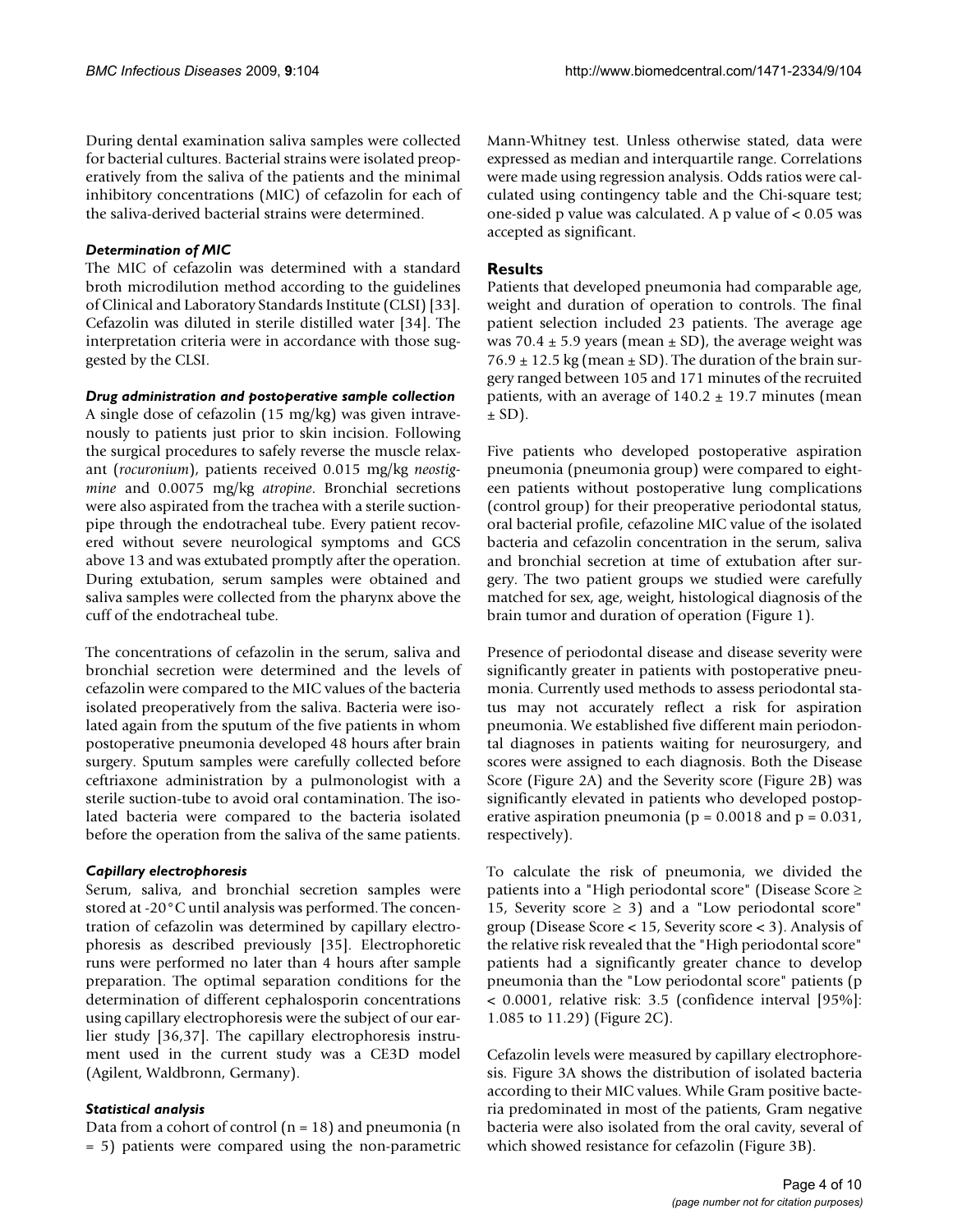

# C. Relative Risk of Pneumonia

| Periodontal score                             | Control | Pneumonia | Total |
|-----------------------------------------------|---------|-----------|-------|
| High score (Disease>15 and Severity>3)        |         |           | 12    |
| Low score (Disease $<$ 15 and Severity $<$ 3) | 16      |           |       |
| Total                                         | 18      |           | 23    |

# **Figure 2**

**Relative risk for postoperative pneumonia in relation to periodontal diseases**. Presence of periodontal diseases and disease severity were significantly greater in patients with postoperative pneumonia. (A-B): Data were expressed as "box and whiskers: 10–90 percentile" and compared using the non-parametric Mann-Whitney test (A): Disease score: periodontal diseases in every patient were evaluated. A score number was ordered to each diagnose, and the sum of the scores appears as "disease score".  $* = p = 0.0018$  (B): Severity score is the number of co-existing periodontal diseases in each patient.  $* = p =$ 0.031; (C): Analysis of Relative Risk: "High score" patients had a Disease Score of  $\geq 15$  and a Severity Score of  $\geq 3$ . Number of patients is shown in each groups. Chi-square test was performed, one-sided p value was calculated. \*p < 0.0001; Relative risk: 3.5; confidence interval (95%): 1.085 to 11.29.

Presence of these "high MIC" bacteria was found in both the control and pneumonia groups and there was no relationship between the maximal MIC needed for bacterial coverage and development of postoperative pneumonia in the individual patients. High serum cefazolin levels (Figure 3C) did not correspond to cefazolin measured in the saliva. In fact the antibiotic levels in all the saliva samples were below the detection level, 0.5 mg/L (marked by a vertical dashed line in Figure 3A) indicating a low penetration of this antibiotic into the saliva. When serum cefazolin concentrations were compared between control and pneumonia patients (Figure 3C) we found no significant difference suggesting that there was no relationship between circulating cefazolin levels and presence of pneumonia after brain surgery.

The same cefazolin resistant Gram negative bacteria were isolated from the saliva pre-operatively and the sputum of the patients who developed postoperative pneumonia. In order to determine whether adequate serum cefazolin concentrations were achieved against the pathogenic bacteria in the pneumonia patients, we calculated the serum cefazolin/MIC ratio (using the MIC that was determined for the bacteria isolated from the sputum) in each of the patients. To provide adequate antibacterial protection,

this value should ideally be greater than 1. Although circulating cefazolin/MIC ratios appeared adequate, the same ratios for the saliva of the patients were significantly below 1 (Figure 4D). In addition, comparison of the serum cefazolin/MIC ratio between control and pneumonia patients showed no difference (not shown).

# **Discussion**

In this study we investigated the significance of periodontal diseases in postoperative pneumonia and the effects of preoperative cefazolin prophylaxis on the oral pathogen flora in older patients after neurosurgical operation. Our results showed that the same pathogenic Gram negative bacteria isolated from the sputum of pneumonia patients were also isolated pre-operatively from the saliva suggesting aspiration etiology. There was no association between the type of bacteria isolated, their cefazolin sensitivity or the cefazolin serum levels and development of postoperative pneumonia. However, the severity of periodontal disease of the patients appeared a significant risk factor for postoperative pneumonia. Our study emphasizes the importance of preoperative oral health assessment and identification of patients at risk as this type of pneumonia can be prevented by proper care.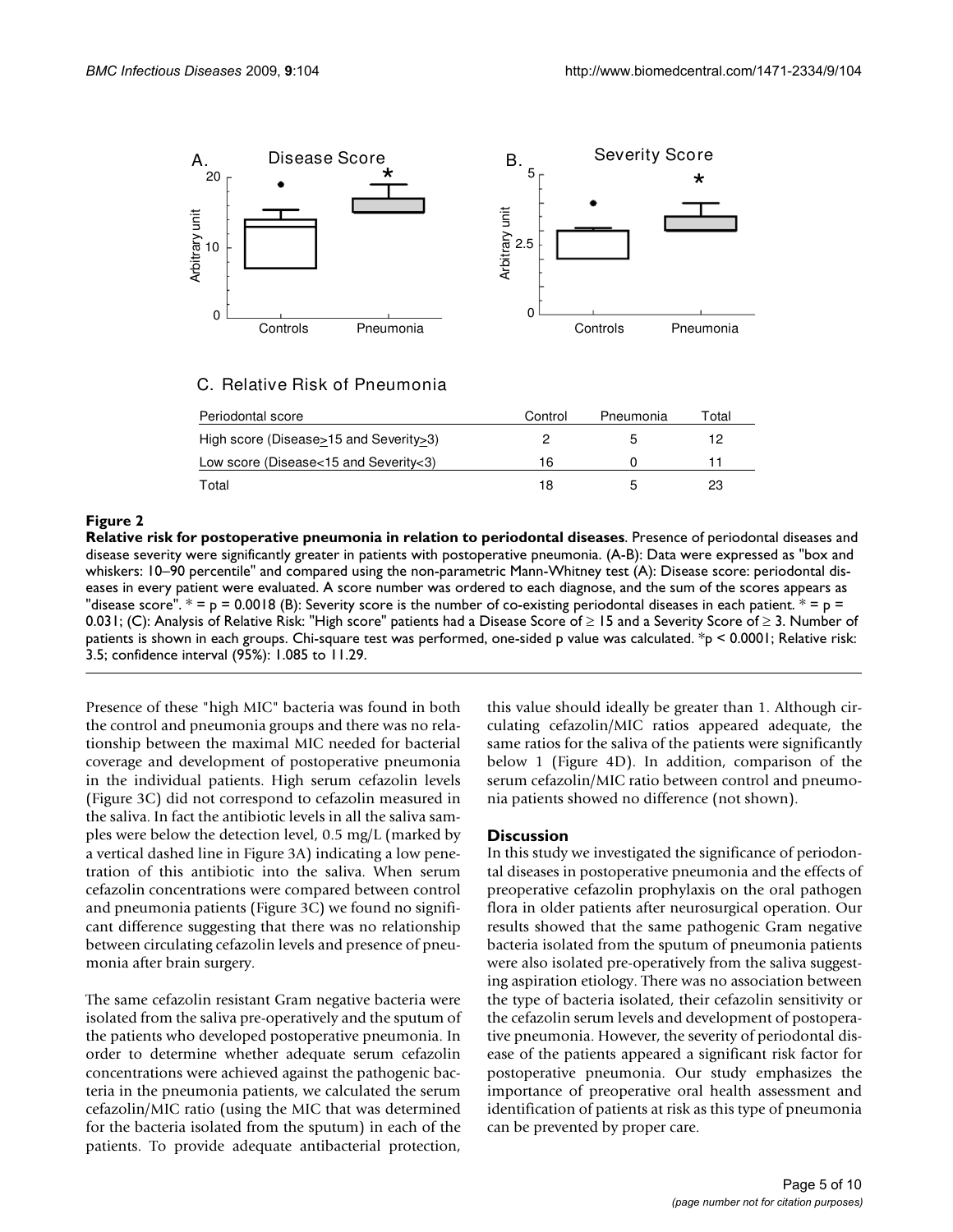

#### Minimal inhibitory concentrat **Figure 3** ions (MIC) of cefazolin and its concentration in serum

**Minimal inhibitory concentrations (MIC) of cefazolin and its concentration in serum**. Neither cefazolin sensitivity of the bacteria isolated from the saliva/bronchial secretions nor serum cefazolin levels were different between control and pneumonia patients. Bacteria were isolated from the saliva pre- and postoperatively. Bronchial secretion and serum were obtained post-operatively for bacterial culture and determination of cefazolin levels. (A): Distribution of isolated bacteria according to their MIC values. The antibiotic level of all the saliva and bronchial secretion samples fell below 0.5 mg/L; marked by the vertical dashed line. (B): Distribution of isolated bacteria according to percentage of patients with that particular species in each group. (C): Serum cefazolin levels are expressed as "box and whiskers: 10–90 percentile" and compared using the nonparametric Mann-Whitney test between control and pneumonia patients (n = 18 and 5, respectively).

Bacterial bronchopneumonia is one of the most common infectious diseases in adults, with a well-known high morbidity and mortality, especially in old patients [38-40]. In a large-scale European study pneumonia accounted for approximately 50% of all intensive care unit (ICU) infections which significantly increased ICU death [41]. Although multiple risk factors are identified, the single most important one has been considered to be intubation [42]. Pneumonia also often appears as a postoperative complication after various surgical procedures [43,44]. Pneumonia can develop in surgical patients without previous lung disease or brain damage [18], but risk for aspiration is higher in older patients [17]. Further, age, sex, obesity, preoperative hospital stay, smoking, chronic obstructive pulmonary disease, other preexisting pulmonary conditions, type and duration of surgery and anesthesia, and nasogastric tube placement would each be considered a significant risk factor [44]. While aspiration of oral bacteria is one of the main etiologic factors in developing pneumonia in hospitals [3,45] the significance of existing periodontal disease is not completely clarified. In this study we selected elderly patients, >60 years of age, since periodontal diseases are known to be very common in this age group and there are often pathogenic bacteria identified in their saliva. Furthermore, after identification of the pneumonia patients, age, sex, weight, duration and type of operation were matched with the control group for comparison of their periodontal status.

Patients, who underwent cranial operations, were selected for investigation. As opposed to abdominal surgery, brain surgery is considered "clean", without open exposure to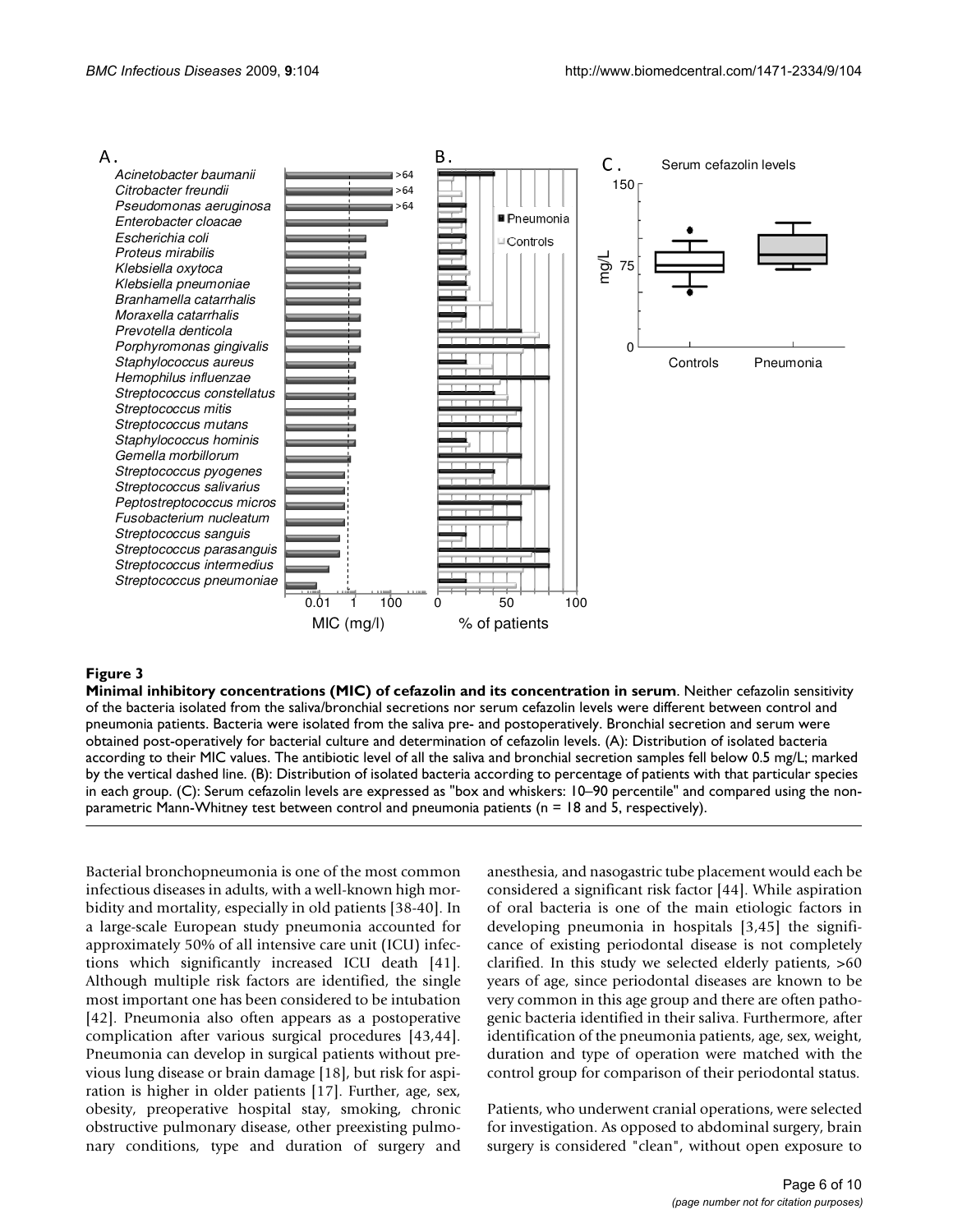|                                                                                                                                                                                                                                                                                                                                                                                                                                                                                                                                                                                                                                                                                                               | Patient ID: Pt#2.          | PtH7.                       | Pt#8.                         | Pt#22.                      | Pt#23.                                  |  |  |
|---------------------------------------------------------------------------------------------------------------------------------------------------------------------------------------------------------------------------------------------------------------------------------------------------------------------------------------------------------------------------------------------------------------------------------------------------------------------------------------------------------------------------------------------------------------------------------------------------------------------------------------------------------------------------------------------------------------|----------------------------|-----------------------------|-------------------------------|-----------------------------|-----------------------------------------|--|--|
| <b>MIC</b><br>Serum cefazolin (mg/L)<br>Serum cefazolin/MIC                                                                                                                                                                                                                                                                                                                                                                                                                                                                                                                                                                                                                                                   | >64.00<br>84.62<br>< 1.322 | >64.00<br>113.88<br>< 1.779 | 4.00<br>81.00                 | >64.00<br>92.00<br>< 1.438  | 2.00<br>71.00                           |  |  |
| Saliva cefazolin/MIC                                                                                                                                                                                                                                                                                                                                                                                                                                                                                                                                                                                                                                                                                          | < 0.008                    | < 0.008                     | 20.250<br>< 0.125             | &0.008                      | 35.500<br>< 0.250                       |  |  |
| Acinetobacter baumanii<br>Citrobacter freundii<br>Pseudomonas aeruginosa<br>Enterobacter cloacae<br>Escherichia coli<br>Proteus mirabilis<br>Klebsiella oxytoca<br>Klebsiella pneumoniae<br>Branhamella catarrhalis<br>Moraxella catarrhalis<br>Prevotella denticola<br>Porphyromonas gingivalis<br>Staphylococcus aureus<br>Hemophilus influenzae<br>Streptococcus constellatus<br>Streptococcus mitis<br>Streptococcus mutans<br>Staphylococcus hominis<br>Gemella morbillorum<br>Streptococcus pyogenes<br>Streptococcus salivarius<br>Peptostreptococcus micros<br>Fusobacterium nucleatum<br>Streptococcus sanguis<br>Streptococcus parasanguis<br>Streptococcus intermedius<br>Streptococcus pneumoniae | 100<br>0.01<br>-1          | 0.01<br>100<br>1            | 0.01<br>100<br>$\overline{1}$ | 0.01<br>100<br>$\mathbf{1}$ | 0.01<br>100<br>$\overline{\phantom{1}}$ |  |  |
|                                                                                                                                                                                                                                                                                                                                                                                                                                                                                                                                                                                                                                                                                                               |                            |                             |                               |                             |                                         |  |  |
|                                                                                                                                                                                                                                                                                                                                                                                                                                                                                                                                                                                                                                                                                                               | MIC (mg/L)                 |                             |                               |                             |                                         |  |  |

# Comparison of the mi saliva and postoperatively from the sputum **Figure 4** nimal inhibitory concentration (MIC) of cefazolin regarding the bacteria isolated preoperatively from the

**Comparison of the minimal inhibitory concentration (MIC) of cefazolin regarding the bacteria isolated preoperatively from the saliva and postoperatively from the sputum**. Cefazolin resistant pathogenic, Gram negative bacteria isolated from the saliva pre-operatively, were also grown from the sputum of the postoperative pneumonia patients. The vertical axis of the graphs crosses the x axis at 0.5 mg/L. The antibiotic level of all the sputum samples fell below 0.5 mg/ml. The bars indicate the MIC value of bacteria obtained pre-operative from the saliva. Black bars denote the bacteria that were cultured from both the sputum and the saliva of the same patient.

enteral pathogens [46]. Therefore this surgical population is particularly suitable to investigate the importance of enteral bacteria from the oral cavity and upper airways, in development of postoperative pneumonia. During long surgical procedures, saliva and oropharyngeal secretions accumulate in the pharynx above the cuff of the tube used for intratracheal ventilation. These secretions may then be aspirated because function of the lower cranial nerves can be impaired and so pharyngeal and coughing reflexes return slowly in this patient population. Additionally, the low level of consciousness and prolonged immobilization period after cranial surgery are all important factors in aspiration of saliva and oropharyngeal secretions and can increase the likelihood of developing pulmonary complications [47,48]. Thus, verification of the importance of aspiration etiology and the ability to identify patients who are at increased risk to develop postoperative pneumonia has a particularly high clinical importance in neurosurgical patients.

Although several methods for evaluation of oral hygiene were reported [49,50] problems in reliability and validity have also been noted [51]. The currently used methods to assess periodontal status range from simple visual evaluation of presence or absence of tongue coating [52] through manual probing [53] to elaborate bacterial cultures or sophisticated molecular biology techniques [54]. In our study a quantitative scoring assessment was established using generally accepted visual diagnosis and manual probing [55]. Presence of *Dental calculus, Chronic gingivitis, Mild periodontitis*, *Moderate periodontitis* and *Severe periodontitis* were diagnosed. The "Disease Score"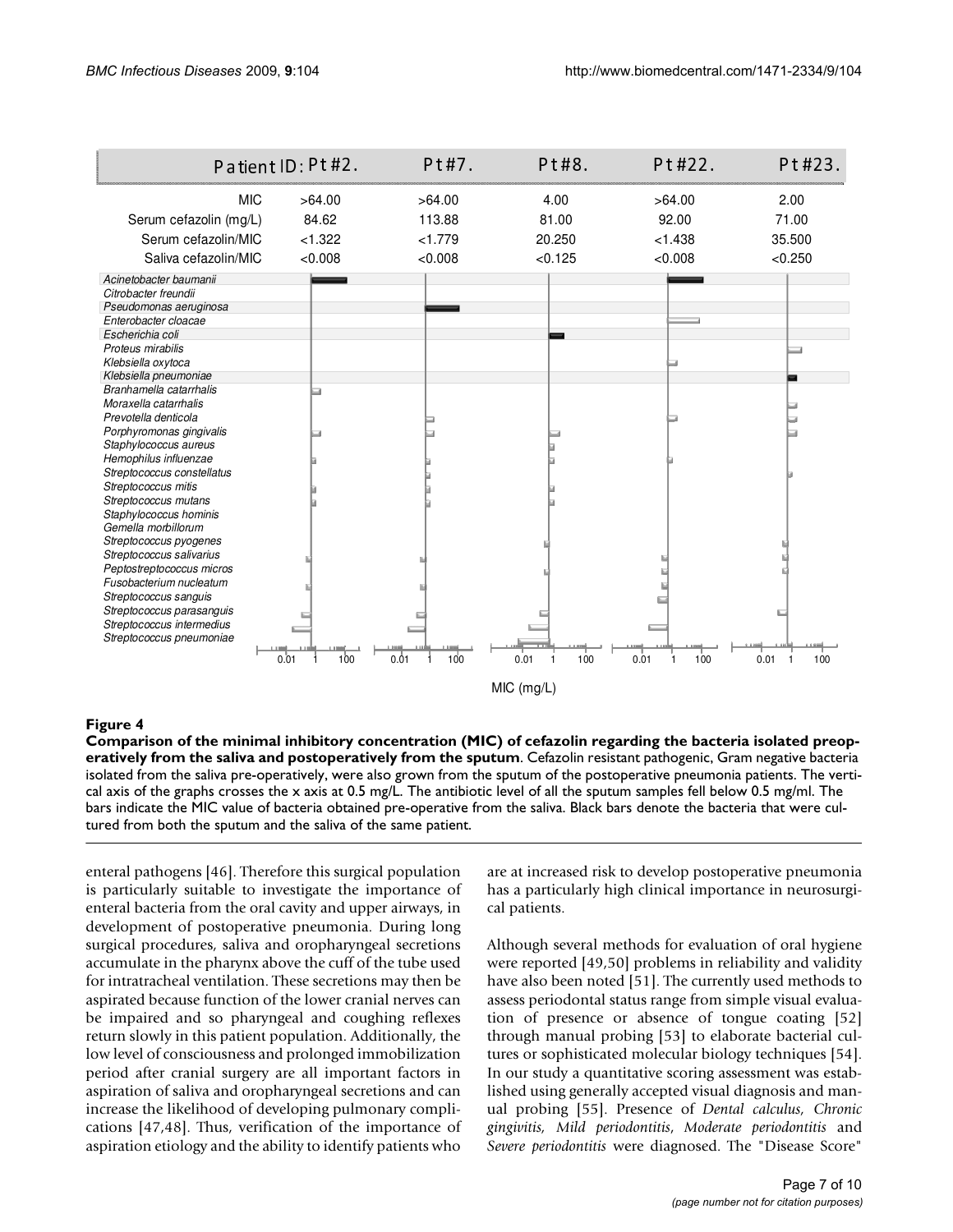was then calculated as the sum of the scores of co-existing conditions. In addition, patients received a Severity Score showing the number of their co-existing conditions. Based on these scores we divided the patients into a "High periodontal score" and a "Low periodontal score" group. Our results showed that the "High periodontal risk" patients had a significantly greater chance to develop pneumonia than the "Low periodontal risk" patients indicating that presence of severe periodontal diseases predisposed to postoperative pneumonia in our patient population. Furthermore, our periodontal scoring system appeared to have a good predictive value based on the calculated *sensitivity* (0.8889; CI [95%]: 0.6529 to 0.9862), *specificity* (1.000; CI [95%]: 0.4782 to 1.000), *positive predictive value* (1.000; CI [95%]: 0.7941 to 1.000) and *negative predictive value* (0.7143; CI [95%]: 0.2904 to 0.9633). Regarding the low n however, further validation of our scoring system is needed in a larger clinical trial. Nevertheless, these results confirmed that evaluation of periodontal status using a relatively simple visual scoring system may identify patients with high risk for developing postoperative pneumonia. Indeed, Gram negative bacteria isolated from the saliva of patients with high periodontal score before surgery, were also grown from the sputum after they developed pneumonia post-operatively, further suggesting that the infectious organisms originated from the oropharyngeal region.

These results also indicated that infection occurred in spite of cefazolin pretreatment in the pneumonia patients. The antibiotics most appropriate for prophylaxis of postoperative infections depend on the nature of the operation [56,57]. In aseptic (clean) operations, such as brain surgery, Gram-positive postoperative infections are the primary concern, and cefazolin has been recommended because of its excellent pharmacokinetics and good activity against Gram-positive pathogens, including staphylococci [46]. Although Gram negative bacteria are in general resistant to cefazolin it can be used also against some of them [30,47,57,58]. Single-injection prophylaxis given at the time of induction of anesthesia is effective, inexpensive, has relatively few side effects and does not induce bacterial resistance [46]. Concentrations of cefazolin measured in the saliva and sputum of the patients, similarly to our previous studies, indicated a very low penetration rate [30,31]. Thus, while circulating cefazolin levels appeared adequately high (corresponding to the highest MIC values measured in the oral bacterial cultures), the cefazolin levels in the saliva and bronchial secretions of the patients fell below 0.5 mg/L. In our two patient groups we could find no significant differences between the cefazolin levels of the serum, saliva or bronchial secretions. Furthermore, there were no differences in the type of bacteria isolated or the sensitivity of these bacteria to cefazolin between the control and the pneumonia groups.

It is noteworthy that the causative agents isolated from the sputum of patients, *Acinetobacter baumanii*, *Pseudomonas aeruginosa*, *Klebsiella pneumoniae* and *Escherichia coli*, had a relatively high cefazolin MIC (2–64 < mg/L). In contrast, the MIC of a number of species including *Staphylococcus aureus*, *Haemophilus influenzae* and most Streptococci fell around or below 0.5 mg/L indicating high sensitivity of these bacteria to cefazolin. It is possible therefore that cefazolin even at very low concentrations, affected the oral bacterial flora by suppressing the sensitive species. This in turn may have resulted in an overgrowth of the more resistant, Gram negative species, aspiration of which led to pneumonia in the susceptible patients. Our speculation is supported by the fact that skewing of the oral bacterial flora in the favor of the pathogenic Gram negative organisms can predispose to development of nosocomial pneumonia [59].

Even though pathogenic, Gram negative bacteria were isolated from the saliva of almost all patients we investigated; only those with severe periodontal disease developed pneumonia. Indeed it appears that the amount of bacteria aspirated plays a major pathogenic role in intubated patients [19]. Although we did not perform quantitative assessment of the bacteria isolated from the saliva of the patients, it is likely that more severe periodontal diseases are associated with a larger number of oral bacteria. Reduction of bacterial number by topical treatment therefore may be an attractive therapeutic choice for patients at high risk. For instance, use of chlorhexidine gluconate in the early post-intubation period was shown to mitigate or delay the development of ventilator-associated pneumonia [8,60-63]. Further, treatment of mechanically ventilated patients with a daily oral hygiene consisting of an 0.12% chlorhexidine gluconate wash reduced the risk for nosocomial pneumonia [63-65].

# **Conclusion**

Taken together, our study suggests that periodontal screening and a quantitative assessment of disease status is a useful method to identify patients at high risk of developing postoperative pneumonia. This measure is particularly important in elderly patients who commonly suffer from periodontal diseases. Based on our results a preoperative dental investigation and therapy for decreasing periodontal lesions is suggested in high risk patients in case of elective operation. Further studies to evaluate the role of bacterial load in the oral cavity and the effectiveness of topical treatment for prevention postoperative respiratory infections should be considered.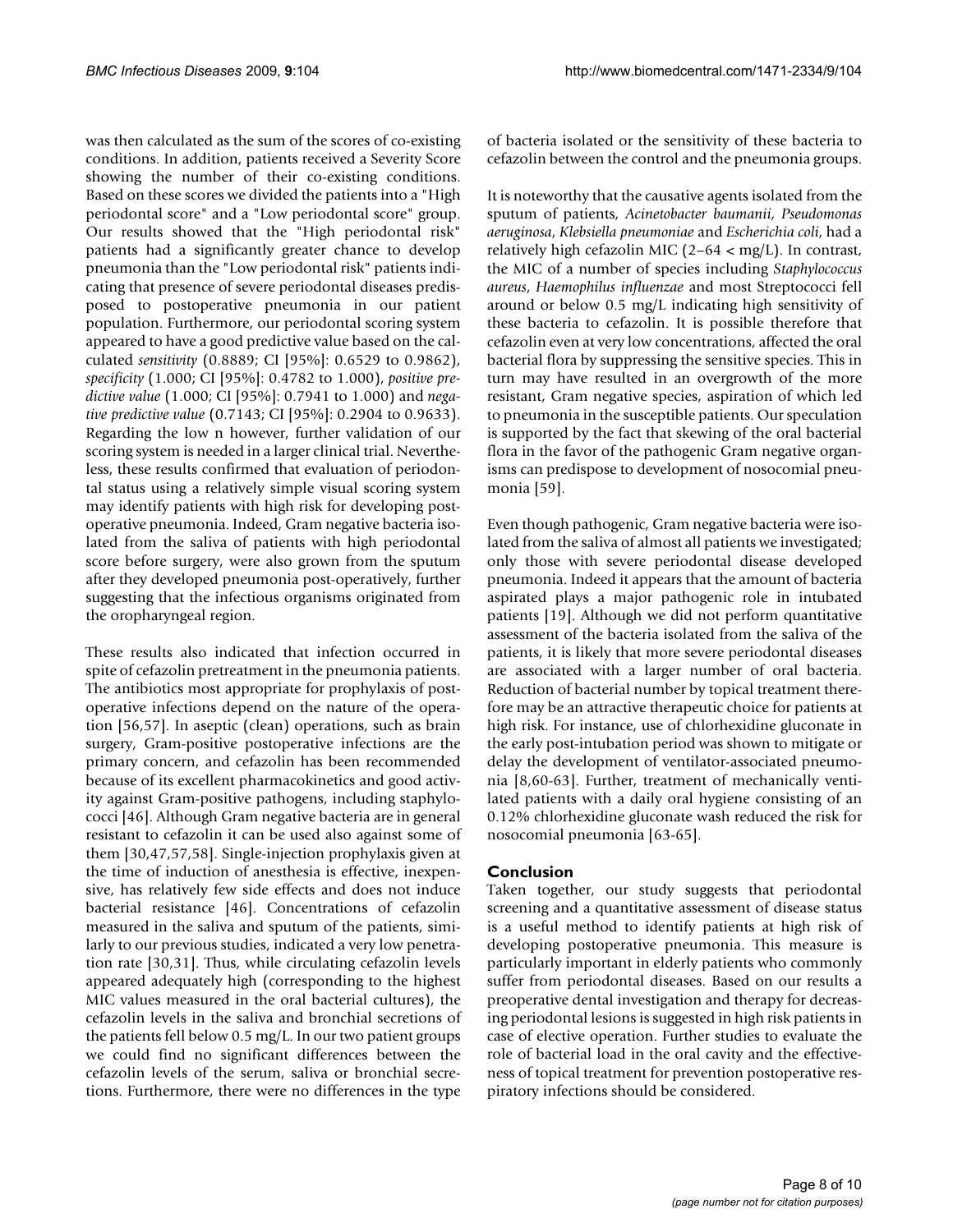#### **Competing interests**

The authors declare that they have no competing interests.

#### **Authors' contributions**

KB carried out the dental investigations, participated in data acquisition, interpretation and manuscript preparation. AH participated in the statistical analysis and data interpretation. IM carried out the analysis of dental status. JS performed the microbiological tests. AG and AM carried out the measurements by capillary electrophoresis. IV made the specific sample collection and participated in data acquisition. JT carried out the patient selection and preoperative clinical investigations and helped to draft the manuscript. AK conceived of the study, and participated in its design, coordinated the investigations and has been involved in drafting the manuscript and giving final approval of the version to be published. All authors read and approved the final manuscript.

#### **Acknowledgements**

This study was supported by the Hungarian Ministry of Education (OTKA, No. F-049050). Angela Haczku was supported by the National Institutes of Health, USA (NIH, R01 AI055593 and R01 HL076646).

#### **References**

- 1. Craven DE, Steger KA, Barber TW: **[Preventing nosocomial](http://www.ncbi.nlm.nih.gov/entrez/query.fcgi?cmd=Retrieve&db=PubMed&dopt=Abstract&list_uids=1928191) [pneumonia: state of the art and perspectives for the 1990s.](http://www.ncbi.nlm.nih.gov/entrez/query.fcgi?cmd=Retrieve&db=PubMed&dopt=Abstract&list_uids=1928191)** *Am J Med* 1991, **91:**44S-53S.
- 2. Fourrier F, Duvivier B, Boutigny H, Roussel-Delvallez M, Chopin C: **[Colonization of dental plaque: a source of nosocomial infec](http://www.ncbi.nlm.nih.gov/entrez/query.fcgi?cmd=Retrieve&db=PubMed&dopt=Abstract&list_uids=9468169)[tions in intensive care unit patients.](http://www.ncbi.nlm.nih.gov/entrez/query.fcgi?cmd=Retrieve&db=PubMed&dopt=Abstract&list_uids=9468169)** *Crit Care Med* 1998, **26:**301-308.
- 3. Hayes C, Sparrow D, Cohen M, Vokonas PS, Garcia RI: **[The associ](http://www.ncbi.nlm.nih.gov/entrez/query.fcgi?cmd=Retrieve&db=PubMed&dopt=Abstract&list_uids=9722709)[ation between alveolar bone loss and pulmonary function:](http://www.ncbi.nlm.nih.gov/entrez/query.fcgi?cmd=Retrieve&db=PubMed&dopt=Abstract&list_uids=9722709) [the VA Dental Longitudinal Study.](http://www.ncbi.nlm.nih.gov/entrez/query.fcgi?cmd=Retrieve&db=PubMed&dopt=Abstract&list_uids=9722709)** *Ann Periodontol* 1998, **3:**257-261.
- 4. Russell SL, Boylan RJ, Kaslick RS, Scannapieco FA, Katz RV: **[Respira](http://www.ncbi.nlm.nih.gov/entrez/query.fcgi?cmd=Retrieve&db=PubMed&dopt=Abstract&list_uids=10860077)[tory pathogen colonization of the dental plaque of institu](http://www.ncbi.nlm.nih.gov/entrez/query.fcgi?cmd=Retrieve&db=PubMed&dopt=Abstract&list_uids=10860077)[tionalized elders.](http://www.ncbi.nlm.nih.gov/entrez/query.fcgi?cmd=Retrieve&db=PubMed&dopt=Abstract&list_uids=10860077)** *Spec Care Dentist* 1999, **19:**128-134.
- 5. Scannapieco FA, Mylotte JM: **[Relationships between periodontal](http://www.ncbi.nlm.nih.gov/entrez/query.fcgi?cmd=Retrieve&db=PubMed&dopt=Abstract&list_uids=8910830)** [disease and bacterial pneumonia.](http://www.ncbi.nlm.nih.gov/entrez/query.fcgi?cmd=Retrieve&db=PubMed&dopt=Abstract&list_uids=8910830) **67:**1114-1122.
- 6. Scannapieco FA, Stewart EM, Mylotte JM: **[Colonization of dental](http://www.ncbi.nlm.nih.gov/entrez/query.fcgi?cmd=Retrieve&db=PubMed&dopt=Abstract&list_uids=1597025) [plaque by respiratory pathogens in medical intensive care](http://www.ncbi.nlm.nih.gov/entrez/query.fcgi?cmd=Retrieve&db=PubMed&dopt=Abstract&list_uids=1597025) [patients.](http://www.ncbi.nlm.nih.gov/entrez/query.fcgi?cmd=Retrieve&db=PubMed&dopt=Abstract&list_uids=1597025)** *Crit Care Med* 1992, **20:**740-745.
- 7. Chastre J, Fagon JY: **[Ventilator-associated pneumonia.](http://www.ncbi.nlm.nih.gov/entrez/query.fcgi?cmd=Retrieve&db=PubMed&dopt=Abstract&list_uids=11934711)** *Am J Respir Crit Care Med* 2002, **165:**867-903.
- 8. Kollef MH: **[Prevention of hospital-associated pneumonia and](http://www.ncbi.nlm.nih.gov/entrez/query.fcgi?cmd=Retrieve&db=PubMed&dopt=Abstract&list_uids=15187525) [ventilator-associated pneumonia.](http://www.ncbi.nlm.nih.gov/entrez/query.fcgi?cmd=Retrieve&db=PubMed&dopt=Abstract&list_uids=15187525)** *Crit Care Med* 2004, **32:**1396-1405.
- Pierce AK, Sanford JP: [Aerobic gram-negative bacillary pneu](http://www.ncbi.nlm.nih.gov/entrez/query.fcgi?cmd=Retrieve&db=PubMed&dopt=Abstract&list_uids=4611291)**[monias.](http://www.ncbi.nlm.nih.gov/entrez/query.fcgi?cmd=Retrieve&db=PubMed&dopt=Abstract&list_uids=4611291)** *Am Rev Respir Dis* 1974, **110:**647-658.
- 10. Bentley DW: **[Bacterial pneumonia in the elderly: clinical fea](http://www.ncbi.nlm.nih.gov/entrez/query.fcgi?cmd=Retrieve&db=PubMed&dopt=Abstract&list_uids=6386609)[tures, diagnosis, etiology, and treatment.](http://www.ncbi.nlm.nih.gov/entrez/query.fcgi?cmd=Retrieve&db=PubMed&dopt=Abstract&list_uids=6386609)** *Gerontology* 1984, **30:**297-307.
- 11. Finegold SM: **[Aspiration pneumonia.](http://www.ncbi.nlm.nih.gov/entrez/query.fcgi?cmd=Retrieve&db=PubMed&dopt=Abstract&list_uids=1925318)** *Rev Infect Dis* 1991, **13:**S737-742.
- 12. Scannapieco FA: **[Role of oral bacteria in respiratory infection.](http://www.ncbi.nlm.nih.gov/entrez/query.fcgi?cmd=Retrieve&db=PubMed&dopt=Abstract&list_uids=10440642)** *J Periodontol* 1999, **70:**793-802.
- 13. Periodontology TAAo: **Periodontal disease as a potential risk factor for systemic diseases (position paper).** *J Periodontal* 1998, **69:**841-850.
- 14. Paju S, Scannapieco FA: **[Oral biofilms, periodontitis, and pulmo](http://www.ncbi.nlm.nih.gov/entrez/query.fcgi?cmd=Retrieve&db=PubMed&dopt=Abstract&list_uids=17944664)[nary infections.](http://www.ncbi.nlm.nih.gov/entrez/query.fcgi?cmd=Retrieve&db=PubMed&dopt=Abstract&list_uids=17944664)** *Oral Dis* 2007, **13:**508-512.
- 15. Marrie TJ, Blanchard W: **[A comparison of nursing home](http://www.ncbi.nlm.nih.gov/entrez/query.fcgi?cmd=Retrieve&db=PubMed&dopt=Abstract&list_uids=8994487)[acquired pneumonia patients with patients with community-](http://www.ncbi.nlm.nih.gov/entrez/query.fcgi?cmd=Retrieve&db=PubMed&dopt=Abstract&list_uids=8994487)**

**[acquired pneumonia and nursing home patients without](http://www.ncbi.nlm.nih.gov/entrez/query.fcgi?cmd=Retrieve&db=PubMed&dopt=Abstract&list_uids=8994487) [pneumonia.](http://www.ncbi.nlm.nih.gov/entrez/query.fcgi?cmd=Retrieve&db=PubMed&dopt=Abstract&list_uids=8994487)** *J Am Geriatr Soc* 1997, **45:**50-55.

- 16. Mylotte JM, Goodnough S, Naughton BJ: **[Pneumonia versus aspi](http://www.ncbi.nlm.nih.gov/entrez/query.fcgi?cmd=Retrieve&db=PubMed&dopt=Abstract&list_uids=12534840)[ration pneumonitis in nursing home residents: diagnosis and](http://www.ncbi.nlm.nih.gov/entrez/query.fcgi?cmd=Retrieve&db=PubMed&dopt=Abstract&list_uids=12534840) [management.](http://www.ncbi.nlm.nih.gov/entrez/query.fcgi?cmd=Retrieve&db=PubMed&dopt=Abstract&list_uids=12534840)** *J Am Geriatr Soc* 2003, **51:**17-23.
- 17. Osborne S, Gardner G, Gardner A, Franklin S, Tuchy E, Fisher A: **[Using a monitored test to assess risk of aspiration in postop](http://www.ncbi.nlm.nih.gov/entrez/query.fcgi?cmd=Retrieve&db=PubMed&dopt=Abstract&list_uids=16674031)[erative patients.](http://www.ncbi.nlm.nih.gov/entrez/query.fcgi?cmd=Retrieve&db=PubMed&dopt=Abstract&list_uids=16674031)** *AORN J* 2006, **83:**908-912. 915–922, 925–908
- 18. Warner MA, Warner ME, Weber JG: **[Clinical significance of pul](http://www.ncbi.nlm.nih.gov/entrez/query.fcgi?cmd=Retrieve&db=PubMed&dopt=Abstract&list_uids=8424572)[monary aspiration during the perioperative period.](http://www.ncbi.nlm.nih.gov/entrez/query.fcgi?cmd=Retrieve&db=PubMed&dopt=Abstract&list_uids=8424572)** *Anesthesiology* 1993, **78:**56-62.
- 19. Inglis TJ, Sherratt MJ, Sproat LJ, Gibson JS, Hankey PM: **[Gastroduo](http://www.ncbi.nlm.nih.gov/entrez/query.fcgi?cmd=Retrieve&db=PubMed&dopt=Abstract&list_uids=8096263)[denal dysfunction and bacterial colonisation of the ventilated](http://www.ncbi.nlm.nih.gov/entrez/query.fcgi?cmd=Retrieve&db=PubMed&dopt=Abstract&list_uids=8096263) [lung.](http://www.ncbi.nlm.nih.gov/entrez/query.fcgi?cmd=Retrieve&db=PubMed&dopt=Abstract&list_uids=8096263)** *Lancet* 1993, **341:**911-913.
- 20. Inglis TJ, Sproat LJ, Sherratt MJ, Hankey PM, Gibson JS, Shah MV: **[Gas](http://www.ncbi.nlm.nih.gov/entrez/query.fcgi?cmd=Retrieve&db=PubMed&dopt=Abstract&list_uids=1642939)[troduodenal dysfunction as a cause of gastric bacterial over](http://www.ncbi.nlm.nih.gov/entrez/query.fcgi?cmd=Retrieve&db=PubMed&dopt=Abstract&list_uids=1642939)growth in patients undergoing mechanical ventilation of the [lungs.](http://www.ncbi.nlm.nih.gov/entrez/query.fcgi?cmd=Retrieve&db=PubMed&dopt=Abstract&list_uids=1642939)** *Br J Anaesth* 1992, **68:**499-502.
- 21. Abe S, Ishihara K, Okuda K: **[Prevalence of potential respiratory](http://www.ncbi.nlm.nih.gov/entrez/query.fcgi?cmd=Retrieve&db=PubMed&dopt=Abstract&list_uids=11251238) [pathogens in the mouths of elderly patients and effects of](http://www.ncbi.nlm.nih.gov/entrez/query.fcgi?cmd=Retrieve&db=PubMed&dopt=Abstract&list_uids=11251238) [professional oral care.](http://www.ncbi.nlm.nih.gov/entrez/query.fcgi?cmd=Retrieve&db=PubMed&dopt=Abstract&list_uids=11251238)** *Arch Gerontol Geriatr* 2001, **32:**45-55.
- 22. Yoneyama T, Hashimoto K, Fukuda H, Ishida M, Arai H, Sekizawa K, Yamaya M, Sasaki H: **[Oral hygiene reduces respiratory infec](http://www.ncbi.nlm.nih.gov/entrez/query.fcgi?cmd=Retrieve&db=PubMed&dopt=Abstract&list_uids=15374188)[tions in elderly bed-bound nursing home patients.](http://www.ncbi.nlm.nih.gov/entrez/query.fcgi?cmd=Retrieve&db=PubMed&dopt=Abstract&list_uids=15374188)** *Arch Gerontol Geriatr* 1996, **22:**11-19.
- 23. Adachi M, Ishihara K, Abe S, Okuda K, Ishikawa T: **[Effect of profes](http://www.ncbi.nlm.nih.gov/entrez/query.fcgi?cmd=Retrieve&db=PubMed&dopt=Abstract&list_uids=12221387)sional [oral health care on the elderly living in nursing homes.](http://www.ncbi.nlm.nih.gov/entrez/query.fcgi?cmd=Retrieve&db=PubMed&dopt=Abstract&list_uids=12221387)** *Oral Surg Oral Med Oral Pathol Oral Radiol Endod* 2002, **94:**191-195.
- 24. Meguro K, Yamagauchi S, Doi C, Nakamura T, Sekizawa K, Sasaki H: **[Prevention of respiratory infections in elderly bed-bound](http://www.ncbi.nlm.nih.gov/entrez/query.fcgi?cmd=Retrieve&db=PubMed&dopt=Abstract&list_uids=1475786) [nursing home patients.](http://www.ncbi.nlm.nih.gov/entrez/query.fcgi?cmd=Retrieve&db=PubMed&dopt=Abstract&list_uids=1475786)** *Tohoku J Exp Med* 1992, **167:**135-142.
- 25. Yoneyama T, Yoshida M, Matsui T, Sasaki H: **[Oral care and pneu](http://www.ncbi.nlm.nih.gov/entrez/query.fcgi?cmd=Retrieve&db=PubMed&dopt=Abstract&list_uids=10465203)[monia. Oral Care Working Group.](http://www.ncbi.nlm.nih.gov/entrez/query.fcgi?cmd=Retrieve&db=PubMed&dopt=Abstract&list_uids=10465203)** *Lancet* 1999, **354:**515.
- 26. Alleyne CH Jr, Hassan M, Zabramski JM: **[The efficacy and cost of](http://www.ncbi.nlm.nih.gov/entrez/query.fcgi?cmd=Retrieve&db=PubMed&dopt=Abstract&list_uids=11063105) [prophylactic and perioprocedural antibiotics in patients with](http://www.ncbi.nlm.nih.gov/entrez/query.fcgi?cmd=Retrieve&db=PubMed&dopt=Abstract&list_uids=11063105) [external ventricular drains.](http://www.ncbi.nlm.nih.gov/entrez/query.fcgi?cmd=Retrieve&db=PubMed&dopt=Abstract&list_uids=11063105)** *Neurosurgery* 2000, **47:**1124-1127.
- 27. DiPiro JT, May JR: **[Use of cephalosporins with enhanced anti](http://www.ncbi.nlm.nih.gov/entrez/query.fcgi?cmd=Retrieve&db=PubMed&dopt=Abstract&list_uids=3284692)[anaerobic activity for treatment and prevention of anaero](http://www.ncbi.nlm.nih.gov/entrez/query.fcgi?cmd=Retrieve&db=PubMed&dopt=Abstract&list_uids=3284692)[bic and mixed infections.](http://www.ncbi.nlm.nih.gov/entrez/query.fcgi?cmd=Retrieve&db=PubMed&dopt=Abstract&list_uids=3284692)** *Clin Pharm* 1988, **7:**285-302.
- 28. Edwards MS, Baker CJ, Butler KM, Mason EO Jr, Laurent JP, Cheek WR: **[Penetration of cefuroxime into ventricular fluid in cere](http://www.ncbi.nlm.nih.gov/entrez/query.fcgi?cmd=Retrieve&db=PubMed&dopt=Abstract&list_uids=2782860)[brospinal fluid shunt infections.](http://www.ncbi.nlm.nih.gov/entrez/query.fcgi?cmd=Retrieve&db=PubMed&dopt=Abstract&list_uids=2782860)** *Antimicrob Agents Chemother* 1989, **33:**1108-1110.
- 29. Hattori T, Kobayashi H, Uno T: **[Study on the penetration of](http://www.ncbi.nlm.nih.gov/entrez/query.fcgi?cmd=Retrieve&db=PubMed&dopt=Abstract&list_uids=9053536) [ceftriaxone into cerebrospinal fluid.](http://www.ncbi.nlm.nih.gov/entrez/query.fcgi?cmd=Retrieve&db=PubMed&dopt=Abstract&list_uids=9053536)** *Jpn J Antibiot* 1996, **49:**813-817.
- 30. Klekner A, Ga'spa'r A, Kardos S, Szabó J, Csécsei G: **[Cefazolin](http://www.ncbi.nlm.nih.gov/entrez/query.fcgi?cmd=Retrieve&db=PubMed&dopt=Abstract&list_uids=12826973) [prophylaxis in neurosurgery monitored by capillary electro](http://www.ncbi.nlm.nih.gov/entrez/query.fcgi?cmd=Retrieve&db=PubMed&dopt=Abstract&list_uids=12826973)[phoresis.](http://www.ncbi.nlm.nih.gov/entrez/query.fcgi?cmd=Retrieve&db=PubMed&dopt=Abstract&list_uids=12826973)** *J Neurosurg Anesthesiol* 2003, **15:**249-254.
- 31. Klekner A, Bagyi K, Bognar L, Gaspar A, Andrasi M, Szabó J: **[Effec](http://www.ncbi.nlm.nih.gov/entrez/query.fcgi?cmd=Retrieve&db=PubMed&dopt=Abstract&list_uids=16954290)[tiveness of cephalosporins in the sputum of patients with](http://www.ncbi.nlm.nih.gov/entrez/query.fcgi?cmd=Retrieve&db=PubMed&dopt=Abstract&list_uids=16954290) [nosocomial bronchopneumonia.](http://www.ncbi.nlm.nih.gov/entrez/query.fcgi?cmd=Retrieve&db=PubMed&dopt=Abstract&list_uids=16954290)** *J Clin Microbiol* 2006, **44:**3418-3421.
- 32. American Thoracic Society Documents: **[Guidelines for the man](http://www.ncbi.nlm.nih.gov/entrez/query.fcgi?cmd=Retrieve&db=PubMed&dopt=Abstract&list_uids=15699079)[agement of adults with hospital-acquired, ventilator-associ](http://www.ncbi.nlm.nih.gov/entrez/query.fcgi?cmd=Retrieve&db=PubMed&dopt=Abstract&list_uids=15699079)[ated, and healthcare-associated pneumonia.](http://www.ncbi.nlm.nih.gov/entrez/query.fcgi?cmd=Retrieve&db=PubMed&dopt=Abstract&list_uids=15699079)** *Am J Respir Crit Care Med* 2005, **171:**388-416.
- 33. Andrews JM: **[Determination of minimum inhibitory concen](http://www.ncbi.nlm.nih.gov/entrez/query.fcgi?cmd=Retrieve&db=PubMed&dopt=Abstract&list_uids=11420333)[trations.](http://www.ncbi.nlm.nih.gov/entrez/query.fcgi?cmd=Retrieve&db=PubMed&dopt=Abstract&list_uids=11420333)** *J Antimicrob Chemother* 2001, **48:**5-16.
- 34. Institute CaLS: **Performance standards for antimicrobial susceptibility testing; fifteenth informational supplement: Approved Standard M7-A6.** CLSI, Wayne, PA, US; 2005.
- 35. Andrasi M, Gaspar A, Klekner A: **Analysis of cephalosporins in bronchial secretions by capillary electrophoresis after sim-<br>ple pretreatment.** | Chromatogr B Analyt Technol 2007, **ple pretreatment.** *J Chromatogr B Analyt Technol* 2007, **846:**355-358.
- 36. Gaspar A, Kardos S, Andrasi M, Klekner A: **Direct determination of cephalosporins in clinical samples using capillary electrophoresis.** *Chromatographia* 2002, **56:**109-114.
- 37. Gaspar A, Andrasi M, Kardos S: **Application of capillary zone electrophoresis to the analysis and to a stability study of cephalosporins.** *J Chromatogr B Analyt Technol* 2002, **775:**239-246.
- 38. Bagramian RA, Heller RP: **Dental health assessment of a population of nursing home residents.** *J Gerontol* 1977, **32:**168-174.